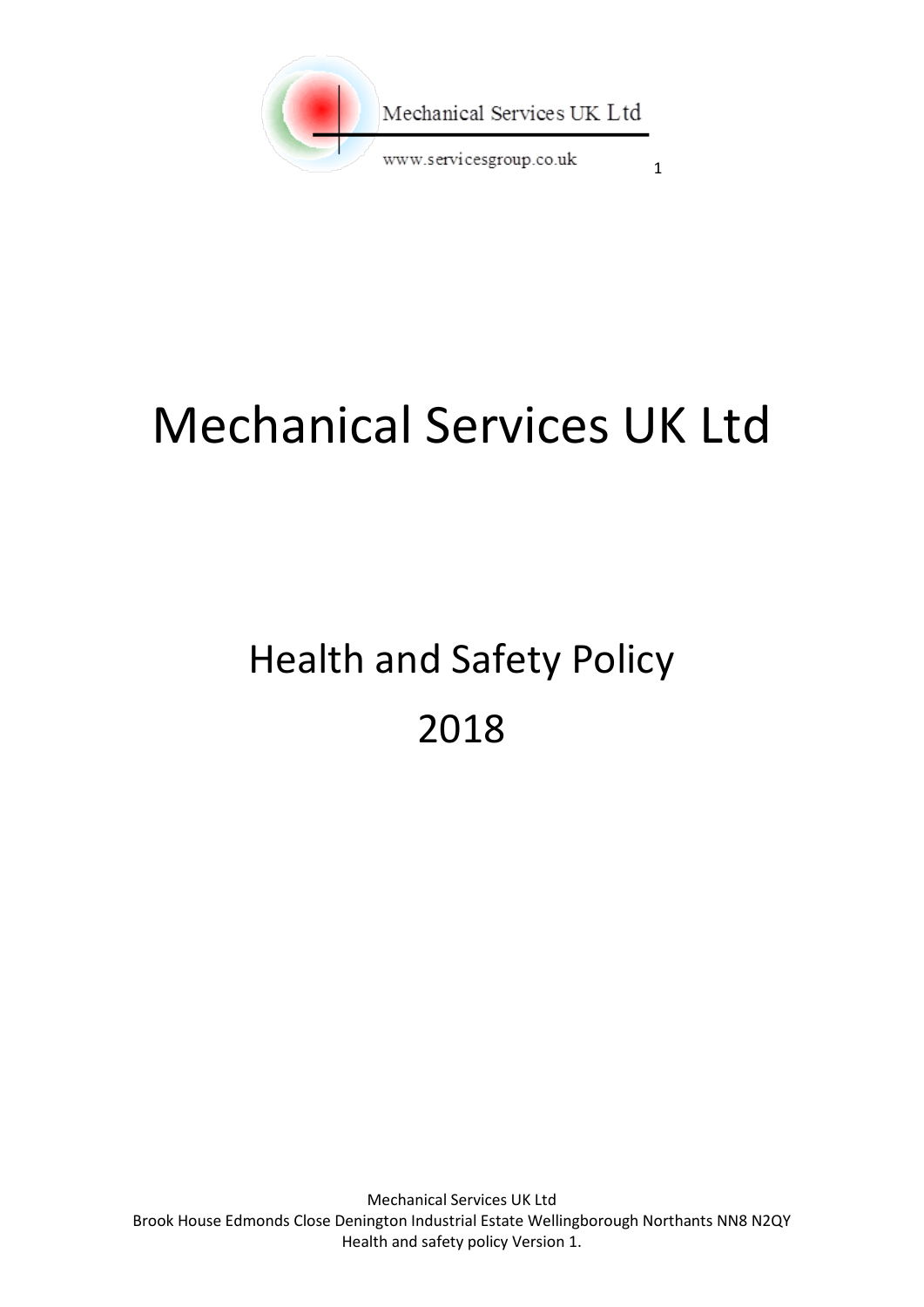

 $\overline{2}$ 

#### <span id="page-1-0"></span>Health and safety statement of Intent

Mechanical Services UK Ltd are actively involved in the safety of its Sub-contractors, customers and members of the public. The company takes an active role in health and safety and in providing a safe place of work for all.

Our health and safety policy will be continually monitored and updated, particularly when changes in the scale and nature of our operations occur. The policy will be updated at least every 12 months or whenever changes are required.

Company Managing Directors will ensure, with support from Heatherwood Risk Management who act as competent person (Dave Wood) that all health and safety requirements of this policy are met, including provision of funding, training, insurance, and all PPE provided at no cost to the worker. It is the duty of the director to ensure this policy is implemented and that everything practicable is done to support its continued operation.

All contractors are expected to work to the requirements of risk assessments and take all necessary precautions to avoid accidents, if there are any concerns these must be addressed before work is started. On arrival at a new site contractor will receive a site induction.

All workers must read the health and safety policy and all risk assessments and be aware that they are also responsible for their health and safety of themselves and co-workers. It is a legal requirement that they use the protective equipment issued to them for the specified purpose and to sign to say they have accepted the PPE; this must be kept by the company as a record.

Signed: Date: 25<sup>th</sup> May 2018

Director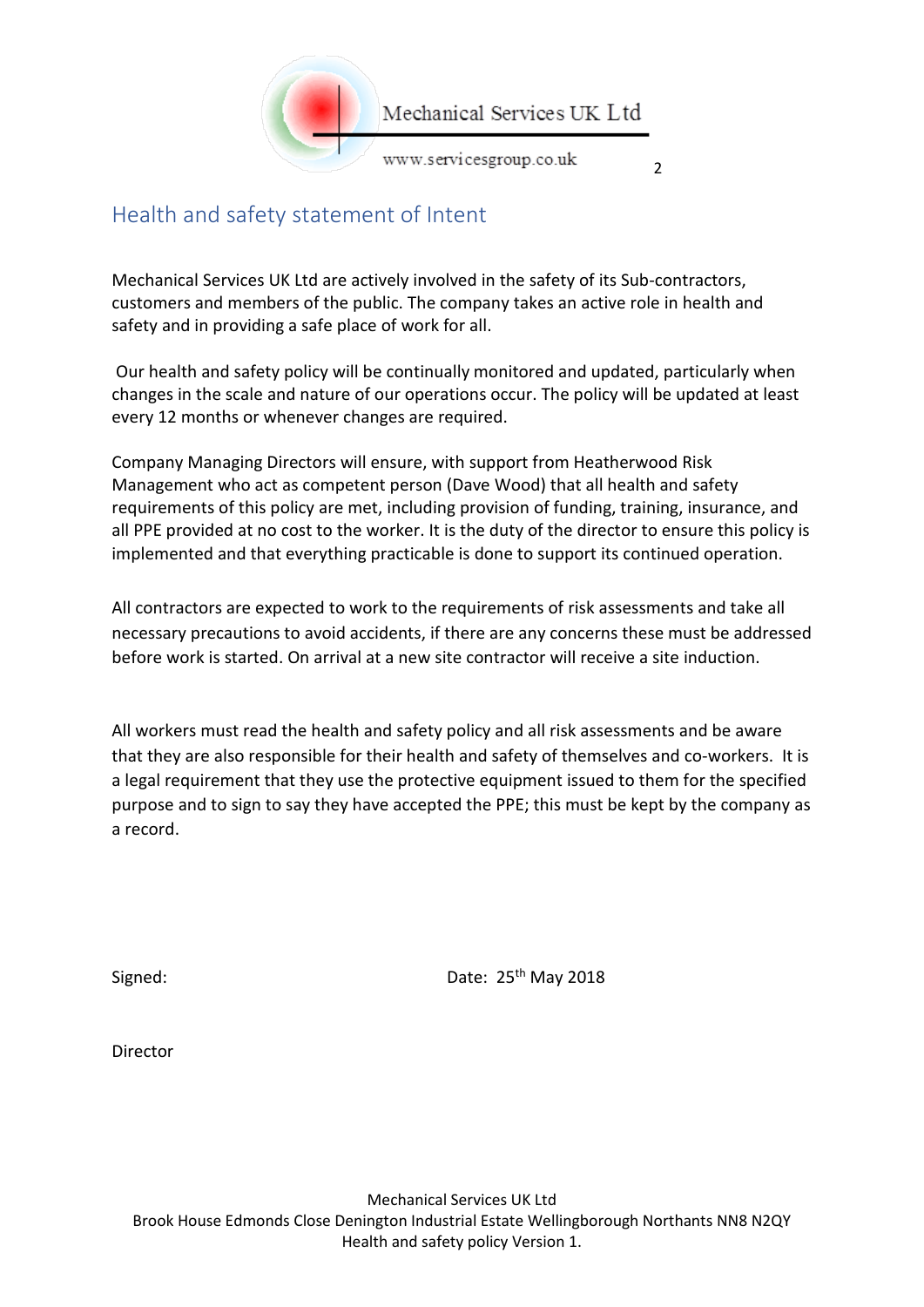

3

www.servicesgroup.co.uk

<span id="page-2-0"></span>Table of Contents

| Health and safety statement of Intent        | 2              |
|----------------------------------------------|----------------|
| <b>Table of Contents</b>                     | 3              |
| Document preparation and Distribution        | 4              |
| <b>Version Control</b>                       | 4              |
| Organisation and Management System           | 5              |
| Responsibilities                             | 6              |
| Arrangements                                 | $\overline{7}$ |
| Introduction                                 | 7              |
| Objectives                                   | $\overline{7}$ |
| <b>Health and Safety Standards</b>           | 8              |
| Construction Design Management (CDM) 2015    | 8              |
| Subcontractors                               | 8              |
| <b>Lifting and Handling</b>                  | 8              |
| Working at height                            | 9              |
| Plant and Machinery                          | 9              |
| Risk assessments                             | 9              |
| <b>COSHH</b>                                 | 9              |
| <b>Fire Procedures</b>                       | 10             |
| Accident reporting                           | 10             |
| Personal Protective Equipment                | 10             |
| <b>Welfare Arrangements</b>                  | 10             |
| Drug and alcohol                             | 11             |
| Consultation, Co-operation and communication | 11             |
| Monitoring and review                        | 11             |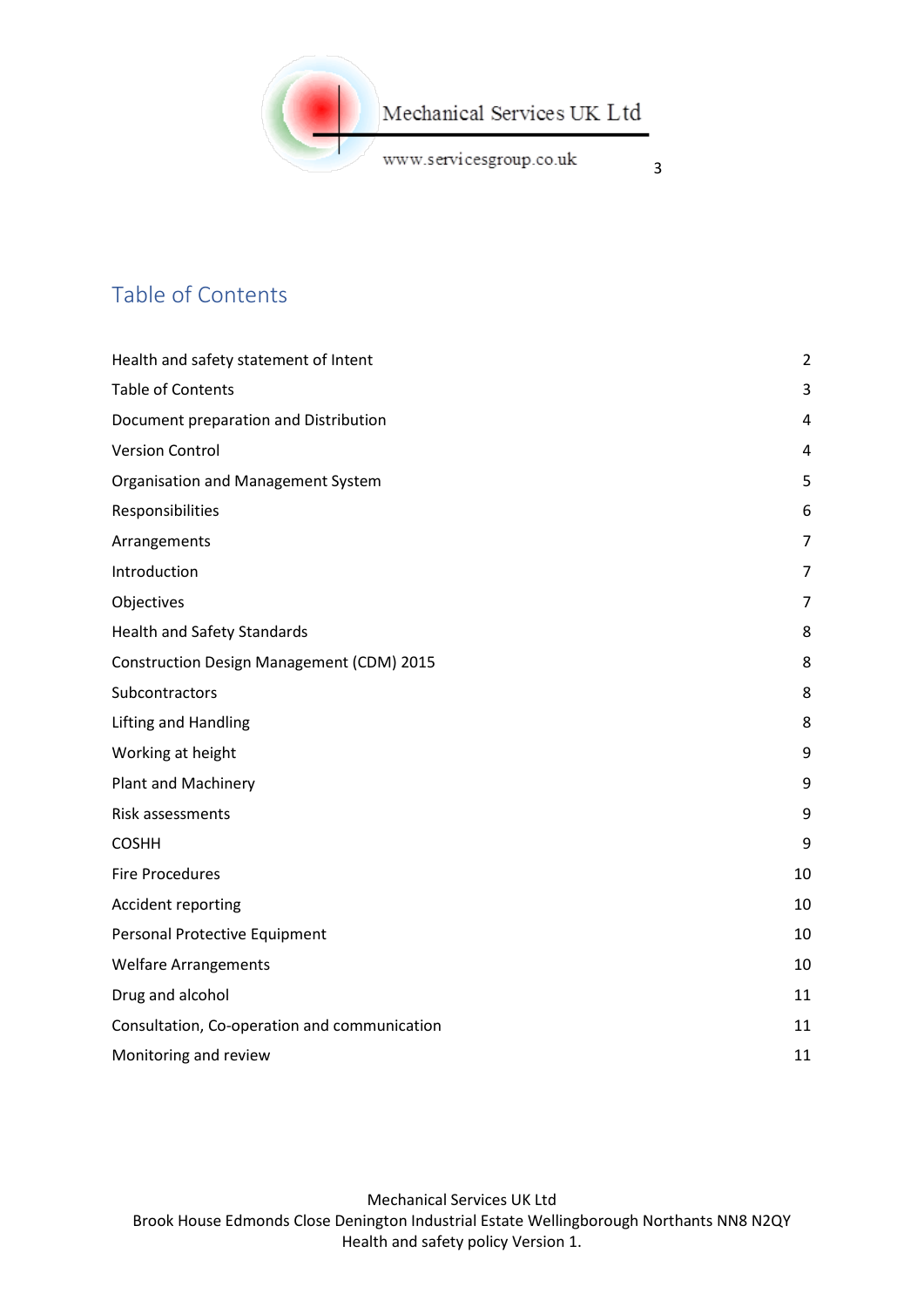

4

# <span id="page-3-0"></span>Document preparation and Distribution

|              | Initials  | Date       | Organisation               |
|--------------|-----------|------------|----------------------------|
| Author(s)    | <b>HW</b> | 24/05/2018 | <b>HWRM</b>                |
| Checked by:  | <b>DW</b> | 24/05/2018 | <b>HWRM</b>                |
|              |           |            |                            |
| Distribution |           | 25/05/2018 | Mechanical services UK Ltd |
|              |           |            | and Contractors            |
|              |           |            |                            |
|              |           |            |                            |

# <span id="page-3-1"></span>Version Control

| Version             | Date       | Change   |
|---------------------|------------|----------|
| <b>Client Draft</b> | 24/05/2018 |          |
| First Issue         | 25/05/2018 | Reviewed |
| Second Issue        |            |          |
|                     |            |          |
|                     |            |          |

Mechanical Services UK Ltd Brook House Edmonds Close Denington Industrial Estate Wellingborough Northants NN8 N2QY Health and safety policy Version 1.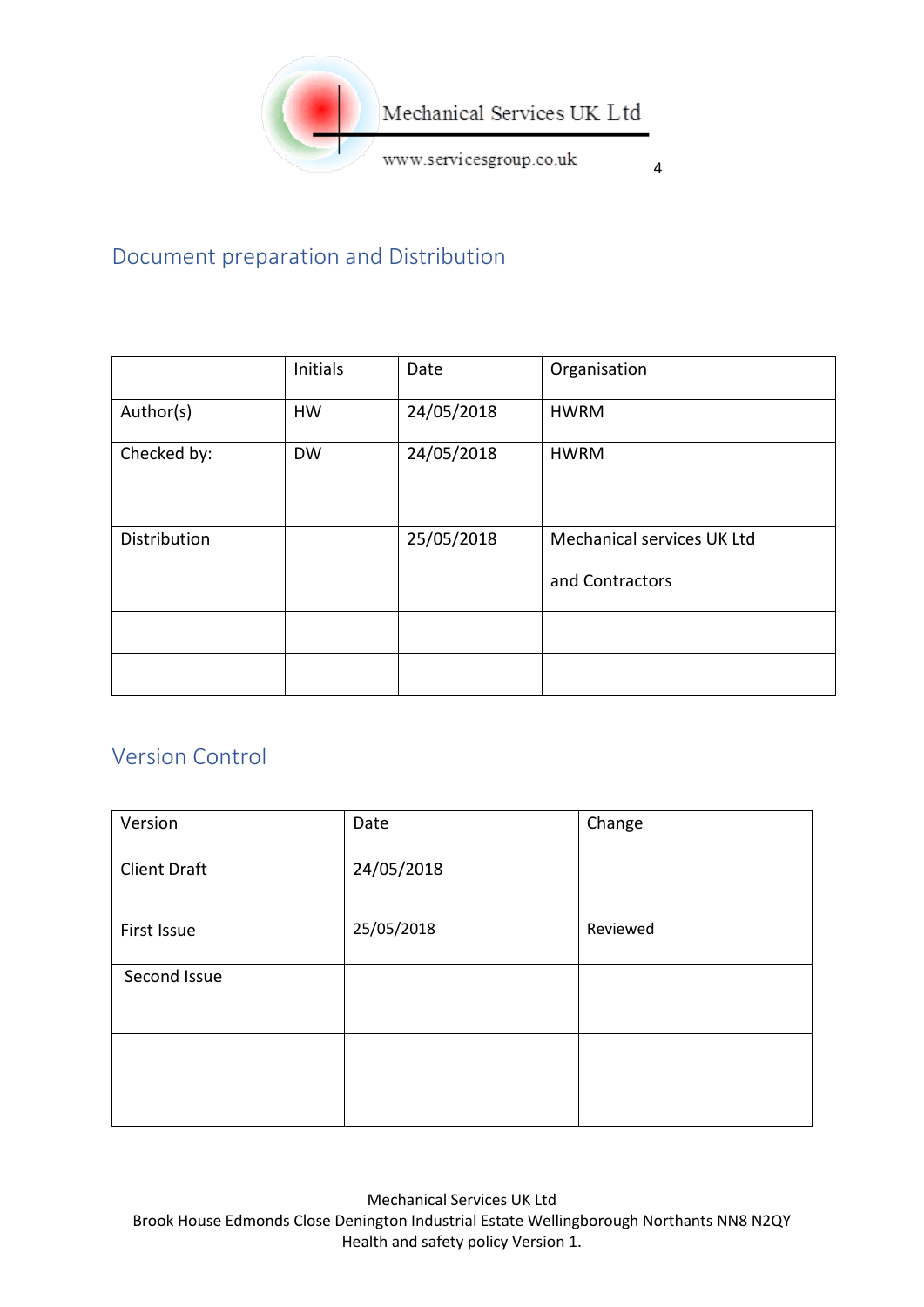

# <span id="page-4-0"></span>Organisation and Management System

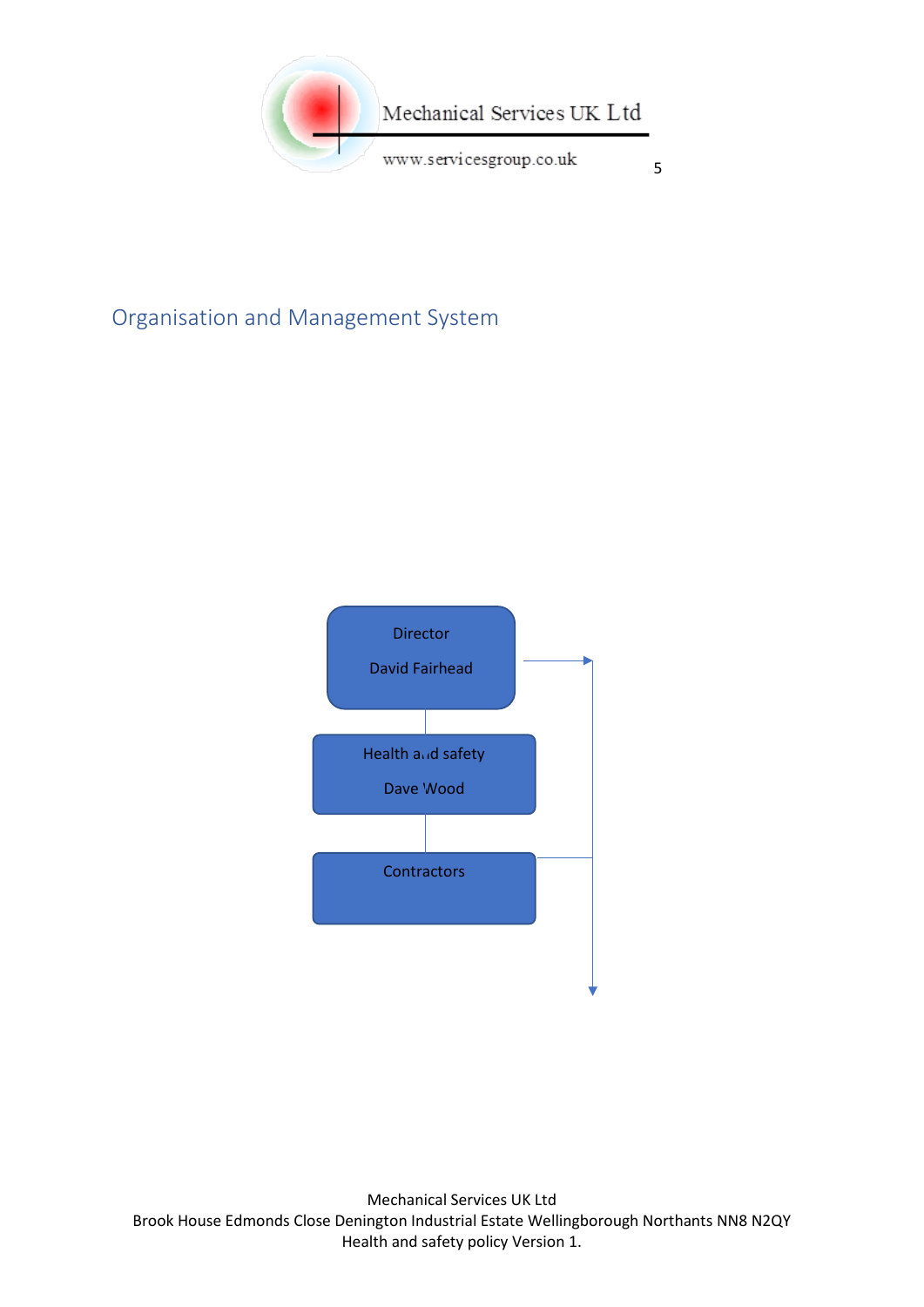

<span id="page-5-0"></span>Responsibilities

#### **Overall and final responsibility for health and safety is that ofthe director:**

David Fairhead

The director of the Company has overall responsibility for health and safety in the Company, and will

> Take ownership of the Company Policy for health and safety and ensure it is readily available for Contractors to read.

Ensure suitable financial provision is made for health and safetyobligations Provide appropriate information and instruction to Contractors Ensure work is planned to take account of health and safety issues Monitor and assess risk to health and safety

Actively promote the Company's commitment to effective health and safety at all levels.

6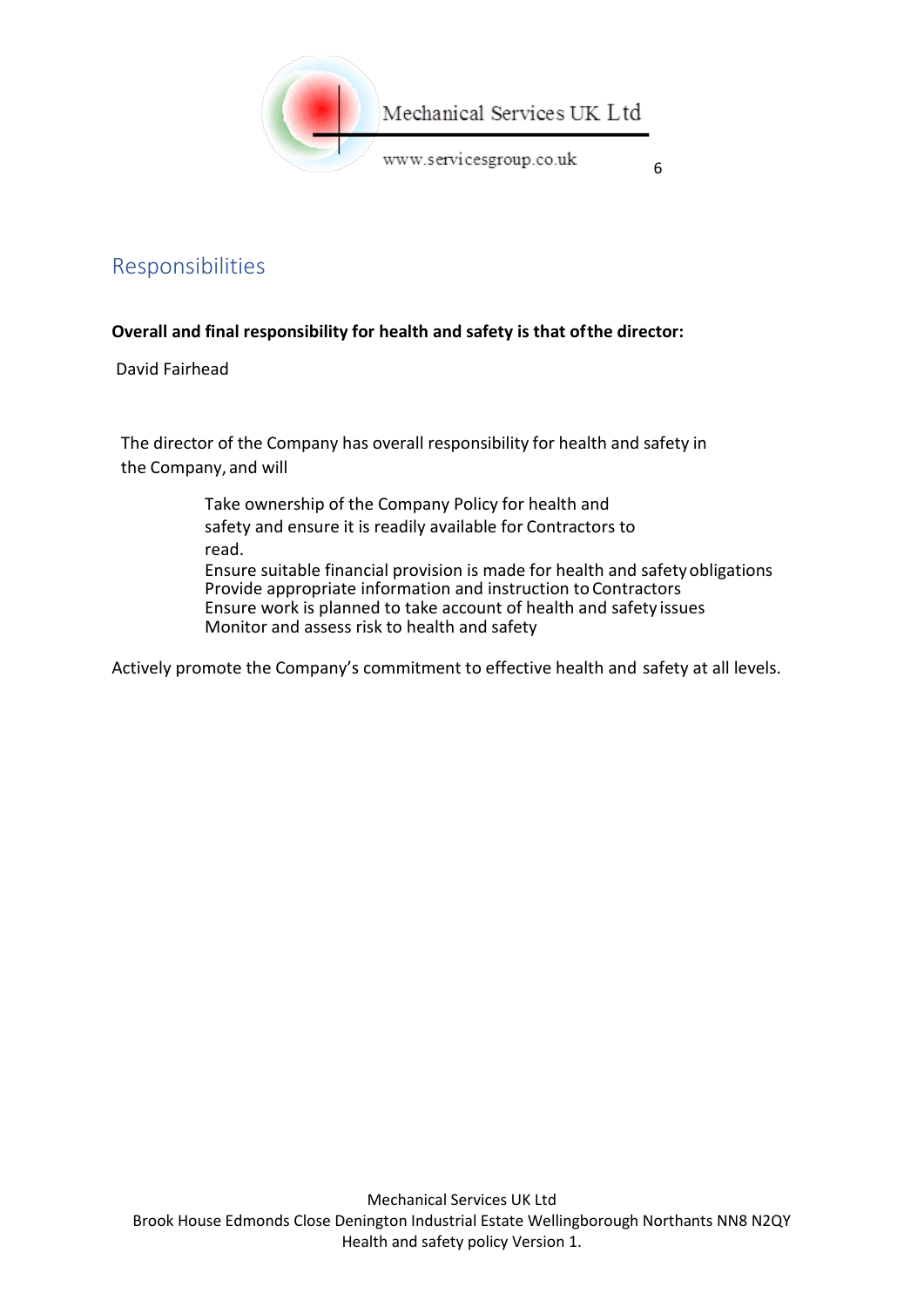

#### Mechanical Services UK Ltd

www.servicesgroup.co.uk

7

#### <span id="page-6-0"></span>Arrangements

#### <span id="page-6-1"></span>Introduction

Mechanical services UK Ltd is a small installation and service company for air conditioning systems, therefore working takes place on various sites. The company has up to twelve subcontractors who have worked with them for several years.

This Health and Safety policy is prepared in accordance with requirements from the Health and Safety at work Act 1974, The Management of Health & Safety Regulations 1999, COSHH 2002 (amended), Construction Design Management 2015 and Working at height 2005. The Company will always, as a minimum, comply with all legislation relevant to our activities.

This safety policy indicates the responsibilities of Mechanical services UK to their sub-contractors in the execution of their work. All contractors will be made aware of their responsibility to health and safety issues.

All workers must ensure specific training to their profession is maintained and updated in line with their professional guidelines and practices. They must ensure they work to their professional standards and codes of practice at all times.

The company retains an external consultant (Dave Wood) Heatherwood Risk Management Ltd who acts as competent person and ensures health and safety is monitored and updated as required.

#### <span id="page-6-2"></span>**Objectives**

The Company recognise and accept their duty to protect the health and safety of all their contractors. They will ensure all contractors have full access to the Health and Safety policy, risk and COSHH assessments ensuring they are all valid and up to date.

Before starting work at a new site all workers will have a full induction covering fire procedure, access, site rules and any other information necessary to ensure a safe working environment.

All contractors are involved and expected to play a positive part in health and safety matters, the risk assessment process and highlighting any concerns or difficulties connected with their work activities.

All sub-contractors are required to complete a Pre-questionnaire which will be vetted by the Director.

Mechanical Services UK Ltd Brook House Edmonds Close Denington Industrial Estate Wellingborough Northants NN8 N2QY Health and safety policy Version 1.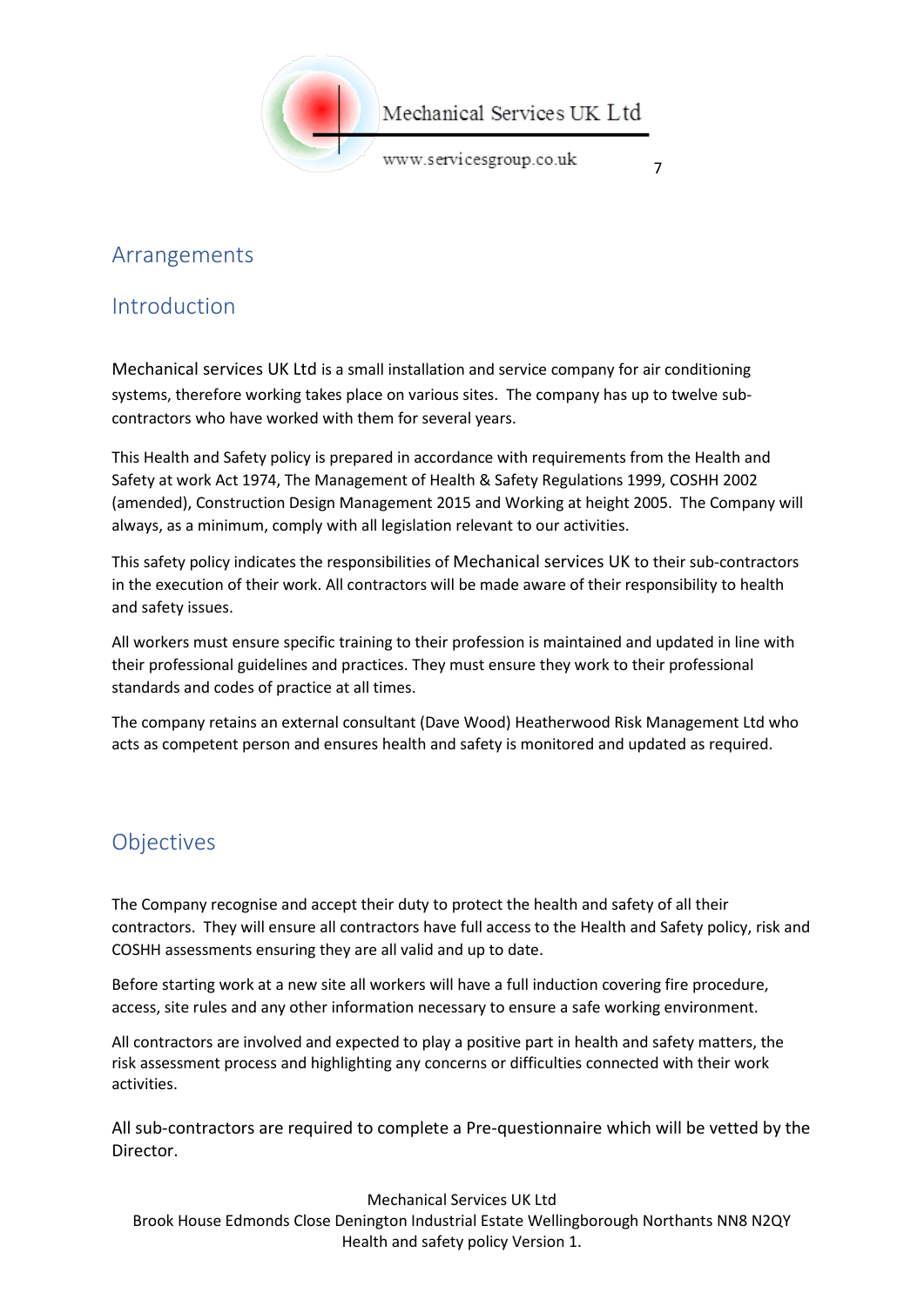

8

# <span id="page-7-0"></span>Health and Safety Standards

Ensure full membership and qualifications are maintained

Ensure all paperwork is in place.

Mechanical services UK will ensure all housekeeping is continually maintained, all work areas will be cleared, and any debris removed at the end of the working day.

Training for all contractors is up to date with toolbox talks carried out on a regular basis.

Ensure contractors are fully trained and competent on using tools/appliances.

Ensure all contractors comply with all safety regulations, legislation and site rules.

Ensure a positive and active role for health and safety is maintained.

# <span id="page-7-1"></span>Construction Design Management (CDM) 2015

We will ensure communication between all parties is maintained, all paperwork is in place as required and our duties as a contractor are fully carried out.

#### <span id="page-7-2"></span>Subcontractors

The Company has a system in place to select sub-contractors based on their safety record, training and skills and recommendation. All sub-contractors must abide by rules set by Mechanical services UK and any other companies they are working with.

# <span id="page-7-3"></span>Lifting and Handling

If mechanical aids are available they must be used, contractors will receive training in the correct use. All contractors will receive lifting and handling training and must use the appropriate techniques taught. Relevant risk/method statements must be followed.

Mechanical Services UK Ltd Brook House Edmonds Close Denington Industrial Estate Wellingborough Northants NN8 N2QY Health and safety policy Version 1.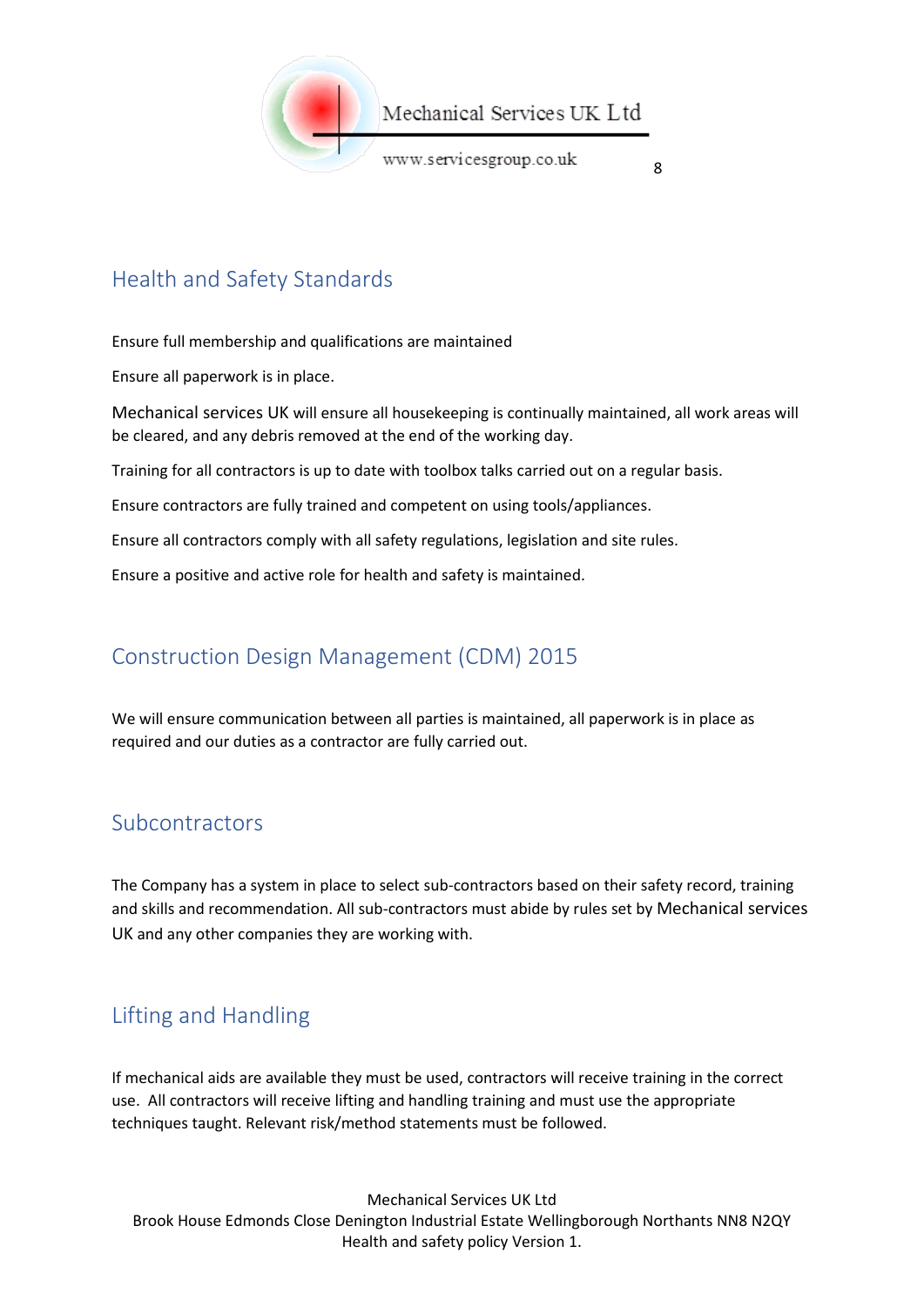

9

### <span id="page-8-0"></span>Working at height

Working at height regulations 2005 provide for the safe working at height. The correct appliance must be selected for the work undertaken. Qualified persons must erect scaffolding in order to meet applicable regulations. Contractors must not alter or remove any part of the scaffolding.

# <span id="page-8-1"></span>Plant and Machinery

Mechanical services UK Ltd use a wide range of access equipment, which is often hired. The contractor will ensure that all the relevant equipment and machinery used in connection with the works has current statutory inspection certificates and maintenance records to ensure safety and fitness for purpose. Relevant documents will be kept and will be available for inspection.

All work equipment will be inspected and maintained in line with manufacturers guidelines, any defective equipment will be taken out of use immediately.

#### <span id="page-8-2"></span>Risk assessments

The Director will ensure all risk assessments are up to date with all staff being aware of the contents and necessary procedures to be followed. These are to be reviewed and updated as necessary with all workers aware of any changes.

#### <span id="page-8-3"></span>COSHH

These regulations set out the legal requirements to protect staff from hazardous substances at work. Under COSHH 2002 (Amended), employers have a duty to carry out a suitable and sufficient risk assessment and take steps to ensure they prevent or adequately control exposure.

All contractors are to be made aware of risk and must abide by any recommendations to minimize risk, such as the use of PPE.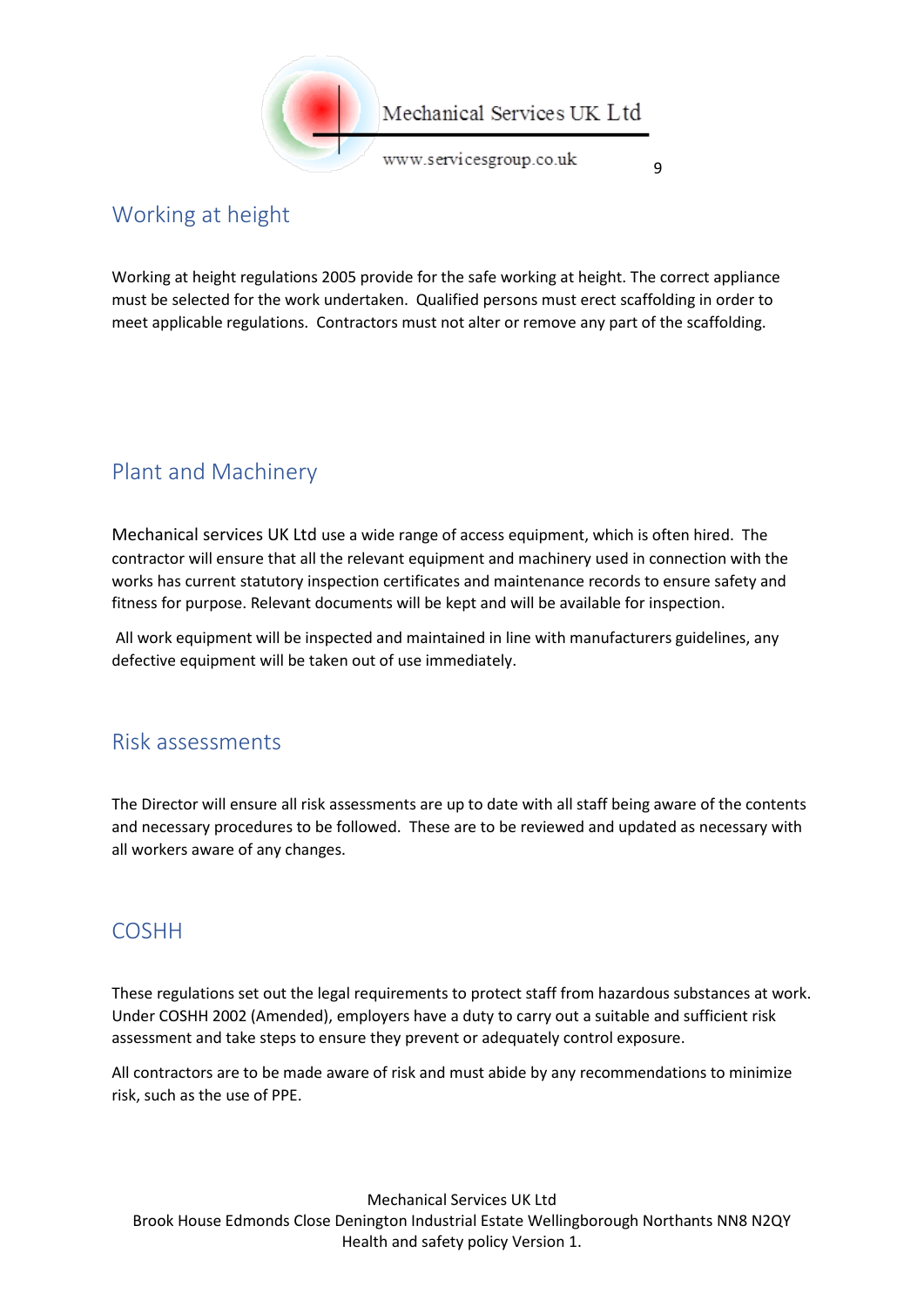

#### <span id="page-9-0"></span>Fire Procedures

Mechanical services UK Ltd must ensure all workers are aware of the fire procedure, the actions to be taken in the event of a fire and the fire evacuation policy. As they work on different sites this must be undertaken prior to starting work on a new site.

Fires should only be tackled if it safe to do so after raising the alarm, if the fire is considered too difficult the area must be evacuated.

**Stop work immediately and leave by the nearest exit to the assembly point.**

**Do not stop to collect belongings.**

**Dial 999 from a mobile or landline.**

**Do not re-enter site until authorised by a fire officer.**

#### <span id="page-9-1"></span>Accident reporting

The company maintains an accident book with all incidents being recorded in full. Any major/serious accidents must be thoroughly investigated and reported under RIDDOR if anyone is off injured after 7 days. David Fairhead (responsible person) will report via [http://www.hse.gov.uk/riddor.](http://www.hse.gov.uk/riddor/) Any relevant paperwork, documentation and recommendations will be held on record. The company will fully comply with any investigation by any authority following an accident.

#### <span id="page-9-2"></span>Personal Protective Equipment

Some of the work will require PPE to be used, all contractors must have received training in the correct procedures and these records will be kept on file with other training records and documentation in the office.

All contractors must be made aware of the risks and the legal requirements and recommendations of complying with PPE. Mechanical services UK will ensure that all PPE is available and recorded and will ensure they have signed for it keeping a record.

#### <span id="page-9-3"></span>Welfare Arrangements